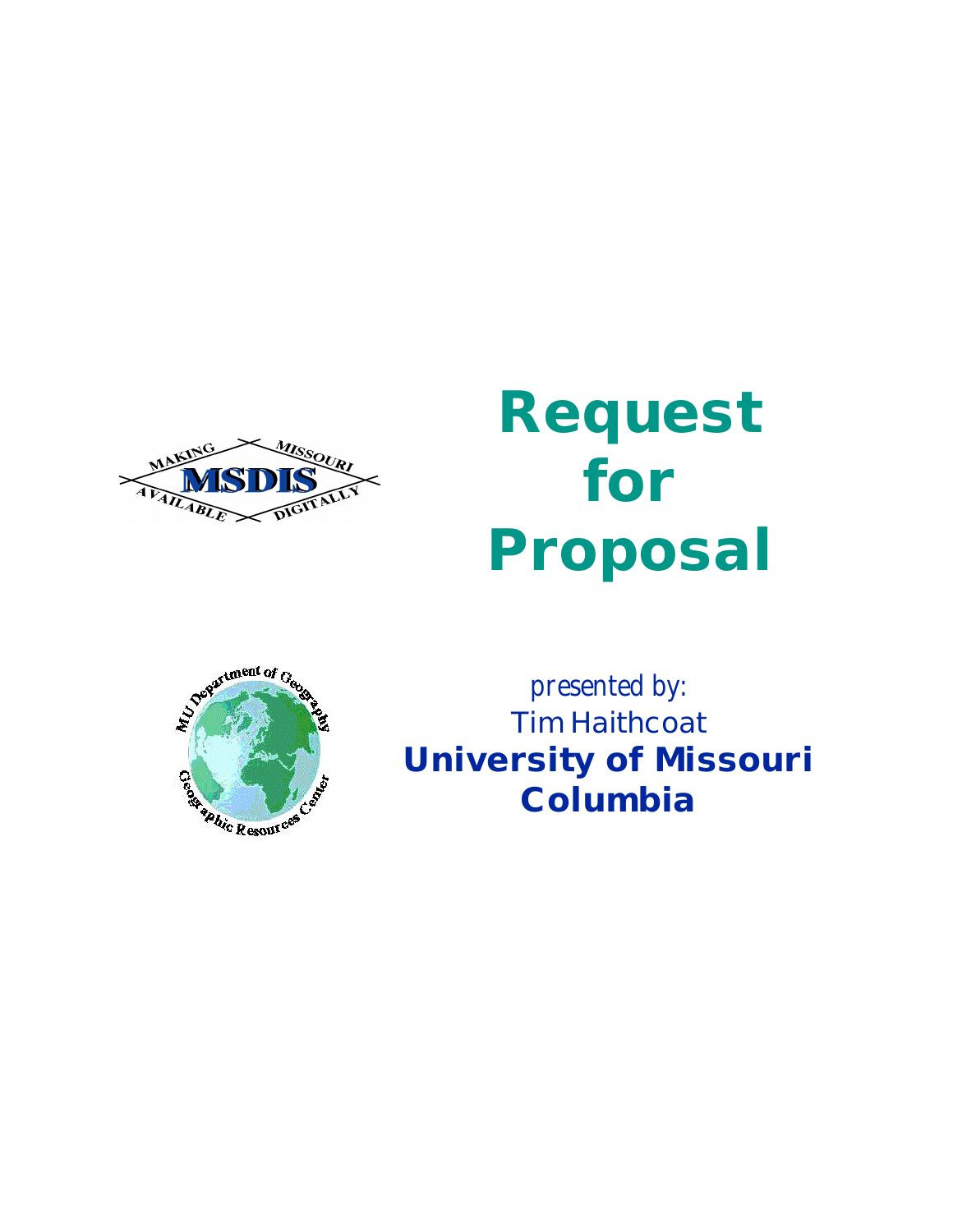## Method of Procurement

|                                | Flexibility | <b>Selection</b><br>Time | <b>Rigor</b> |
|--------------------------------|-------------|--------------------------|--------------|
| <b>Sole Source</b>             | Low         | Low                      | Low          |
| <b>RFP</b>                     | <b>High</b> | High                     | High         |
| <b>Bid</b>                     | Low         | Moderate                 | Moderate     |
| <b>Benchmark</b><br>Comparison | High        | Moderate                 | Moderate     |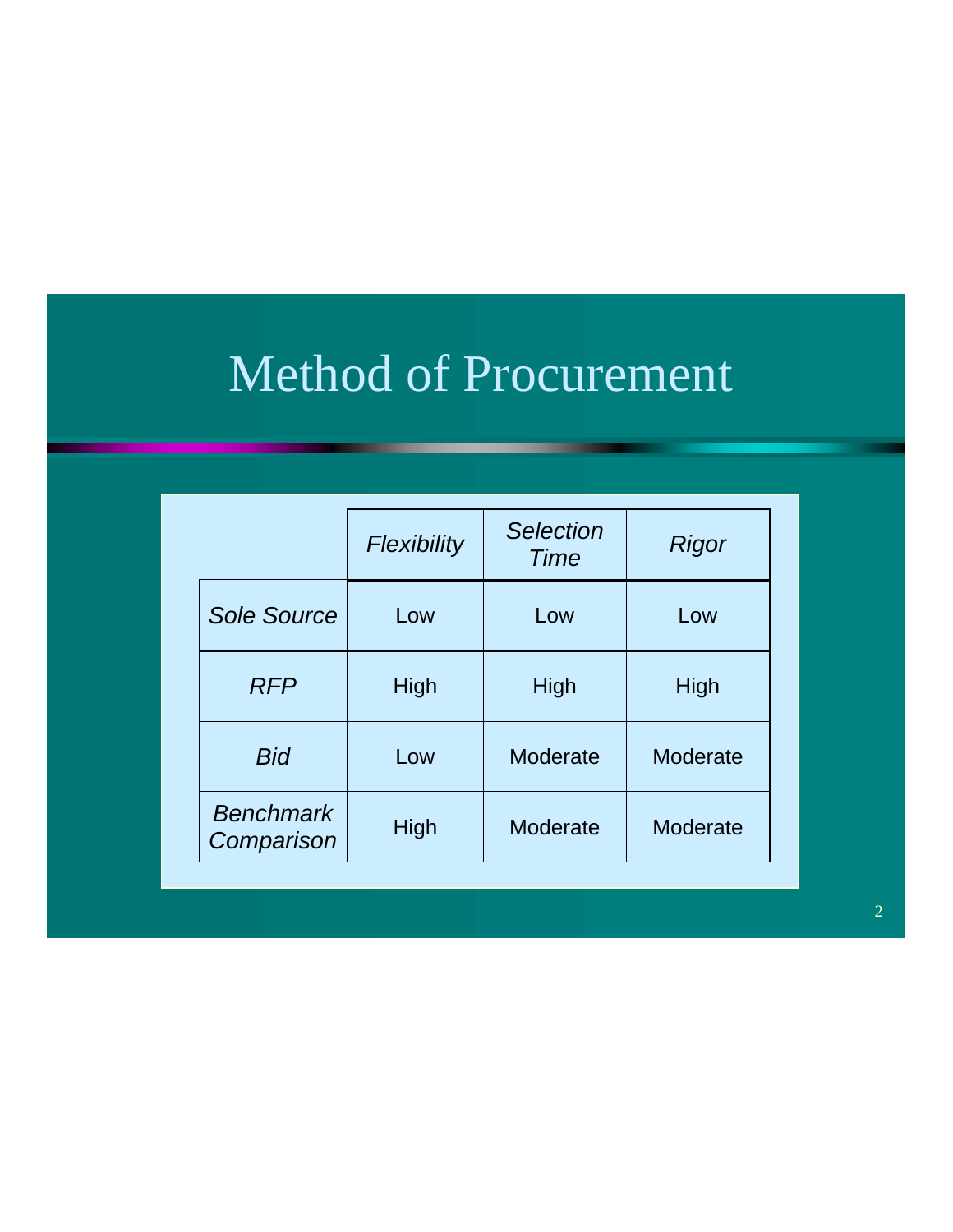## Request for Proposal

#### *What does a RFP give an organization?*

- Many different options; all with advantages and disadvantages.
- The number of responses to a RFP is indicative of project feasibility.
- ◆ Creates a pool of interested GIS vendors from which to purchase services.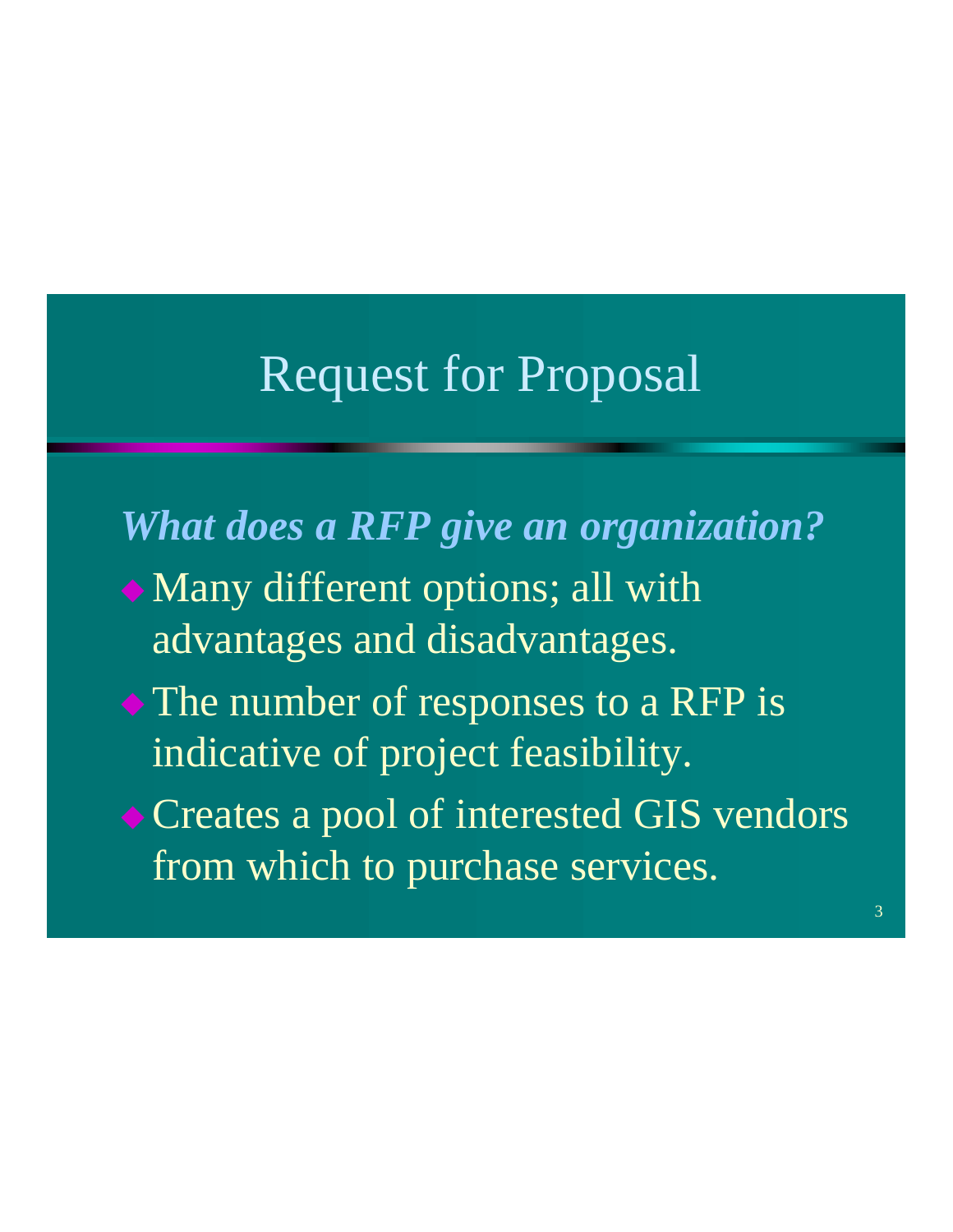### GIS Procurement Specification Contents

- ◆ Background information/existing systems/GIS objective
- ◆ Proposal submittal format and requirements
- **← Contract terms and conditions**
- Hardware configuration and device specifications
- Software functionality and custom application requirements
- Training, installation and documentation requirements
- ◆ Cost proposal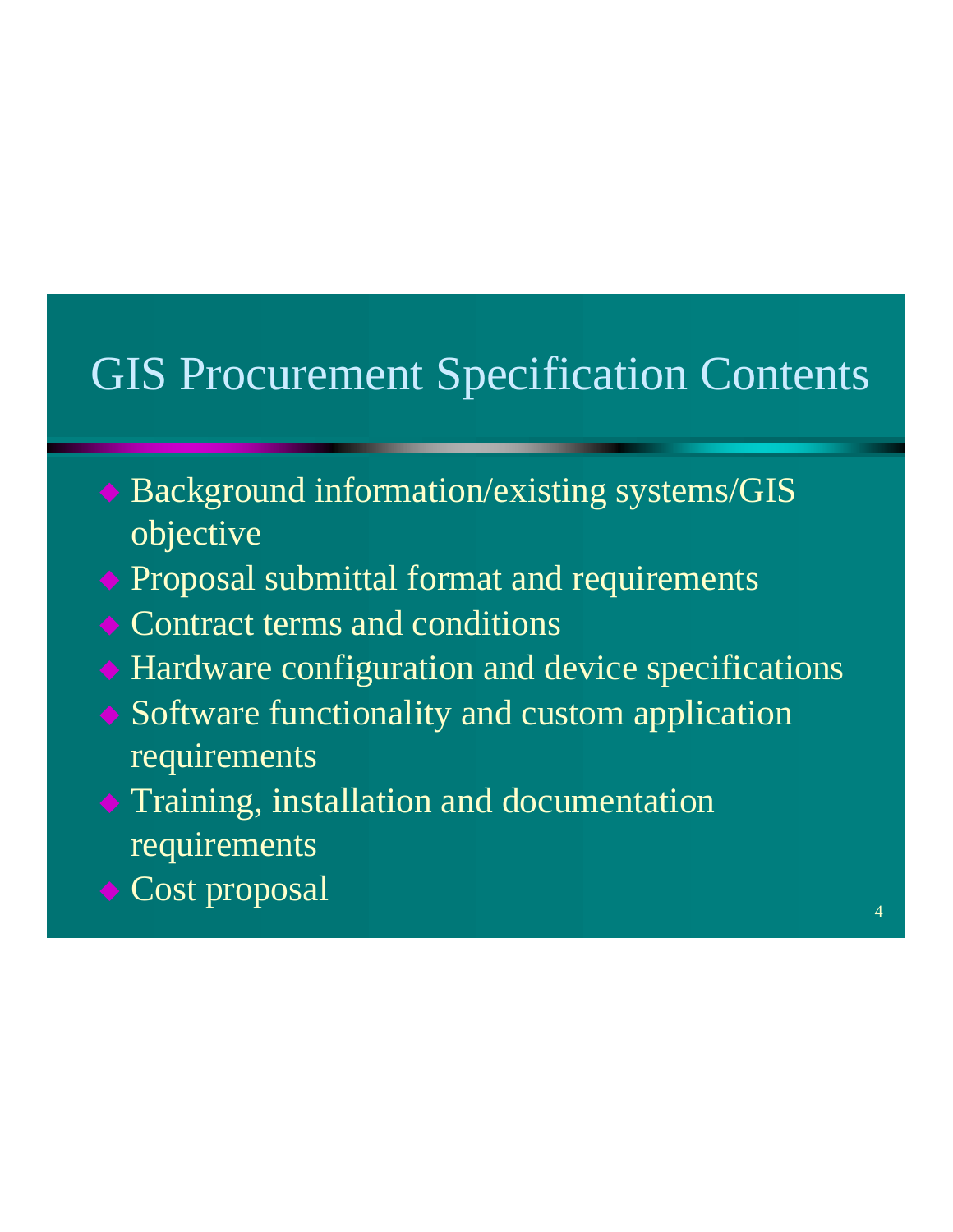## **Detailed Specifications for Solicitation of Proposals**

- Describe any specific hardware or software integration needs (existing DP resources)
- Include requirements for documentation, training, and maintenance
- ◆ Present conceptual design and explain desired functionality
- ◆ Emphasize desired applications
- Allow flexibility and creativity within functional guidelines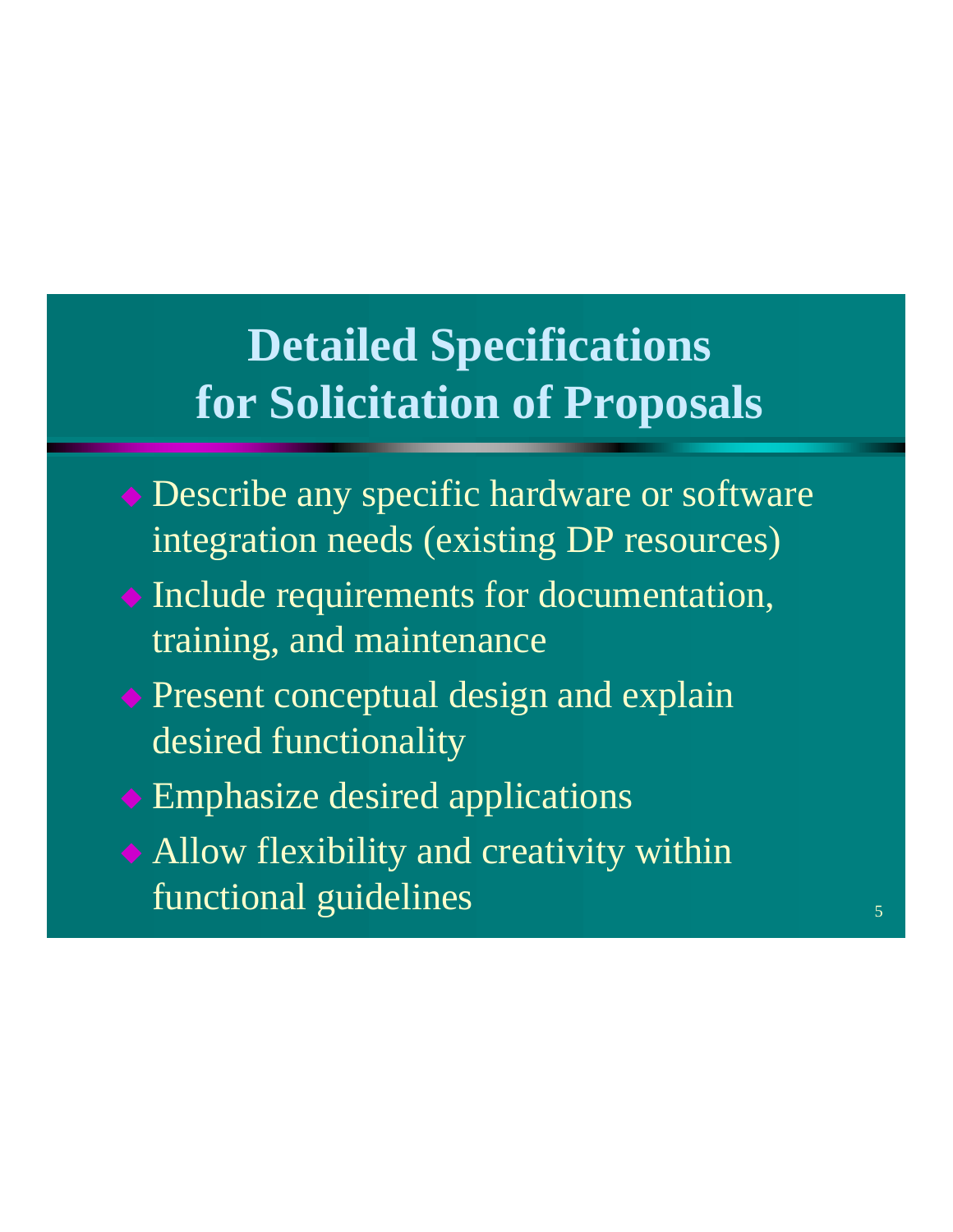#### **What is a Request for Proposals?** (Contents)

- Nature of proposed database.
- ◆ Sources of input data
- Required functions and procedures needed to create and manipulate database
- Detailed description of desired information products
- Only lists functional requirements, NOT technical processes
- ◆ Vendor chooses best methods (i.e., vector vs. raster).
	- ◆ Vendor decides what's needed to meet customer's needs.
	- Keep RFP loose-knit so requirements do not exclude potential vendors.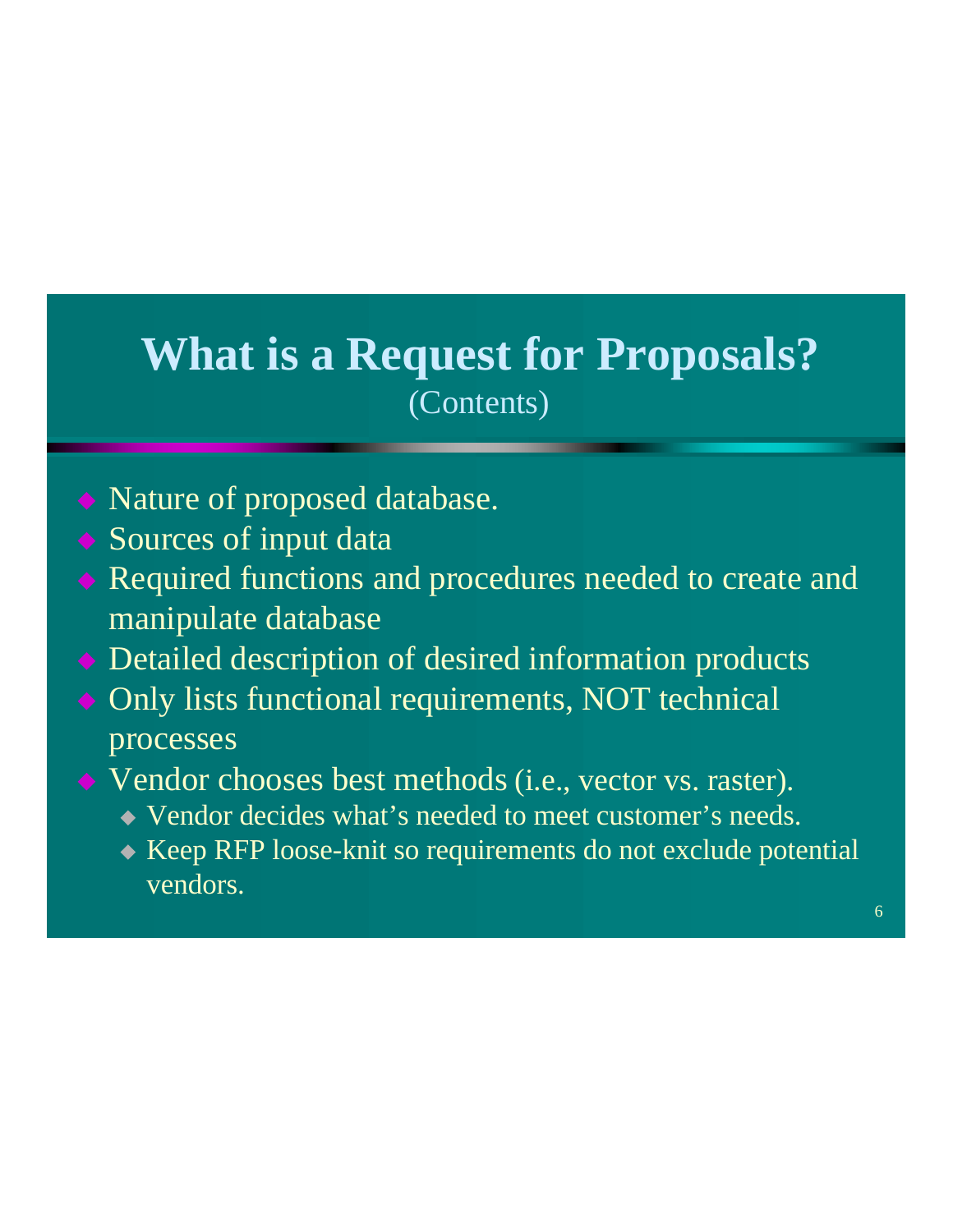#### **What is a Request for Proposals?** (Contents - Continued)

- Timeline, milestones and benchmarks for tracking project progress
- Layout details of returned proposals
	- Define all requirements. Make sure vendors know what you want.
	- Provide the expectations of content and format of returned responses.
	- ◆ Set the due date for return of vendor proposals.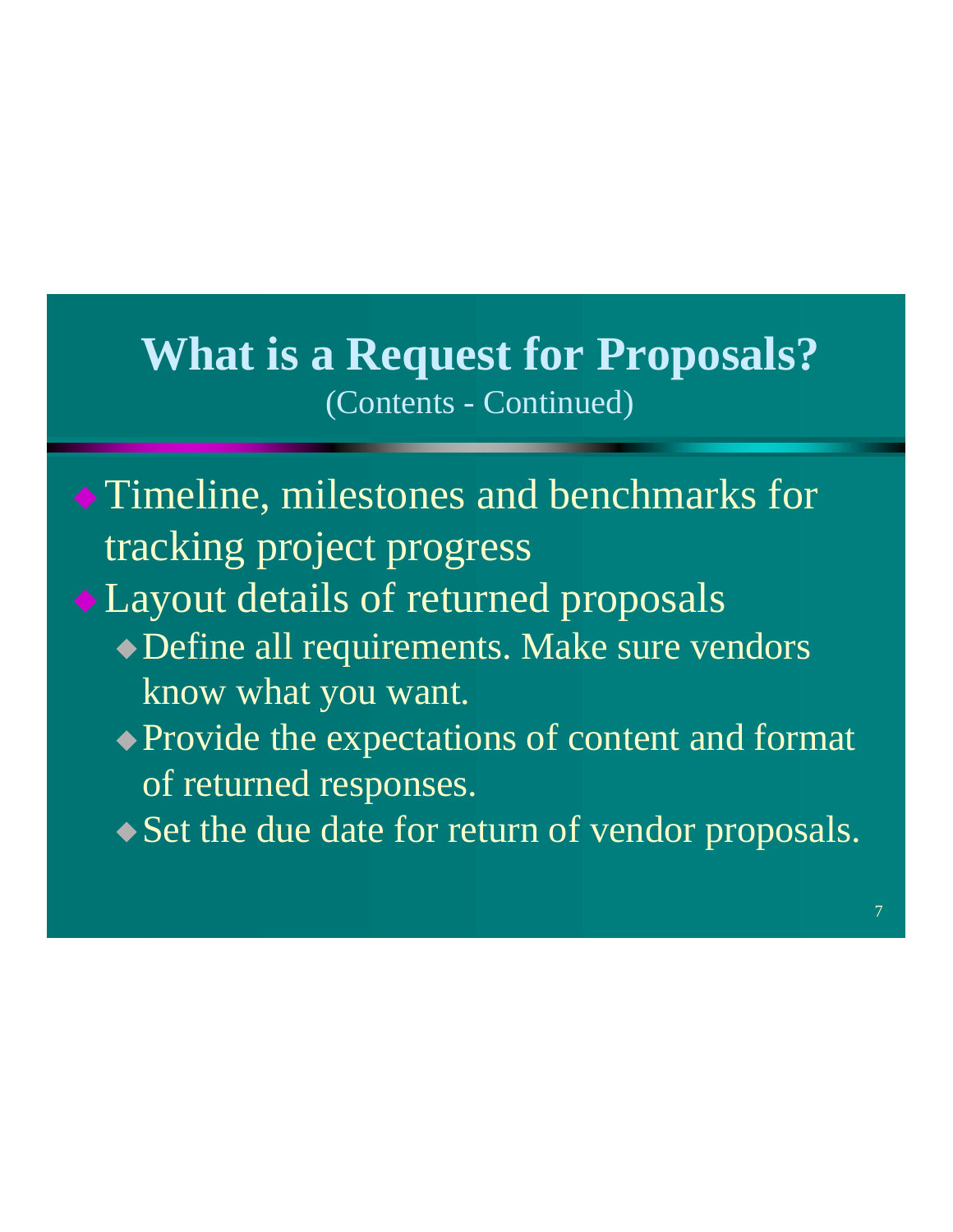## Distribution of RFPs

Formalizes relationships between the organization and GIS suppliers ◆ Can not send out too many RFPs First cut of vendors is based on responses by due date • Continue cuts through detailed evaluations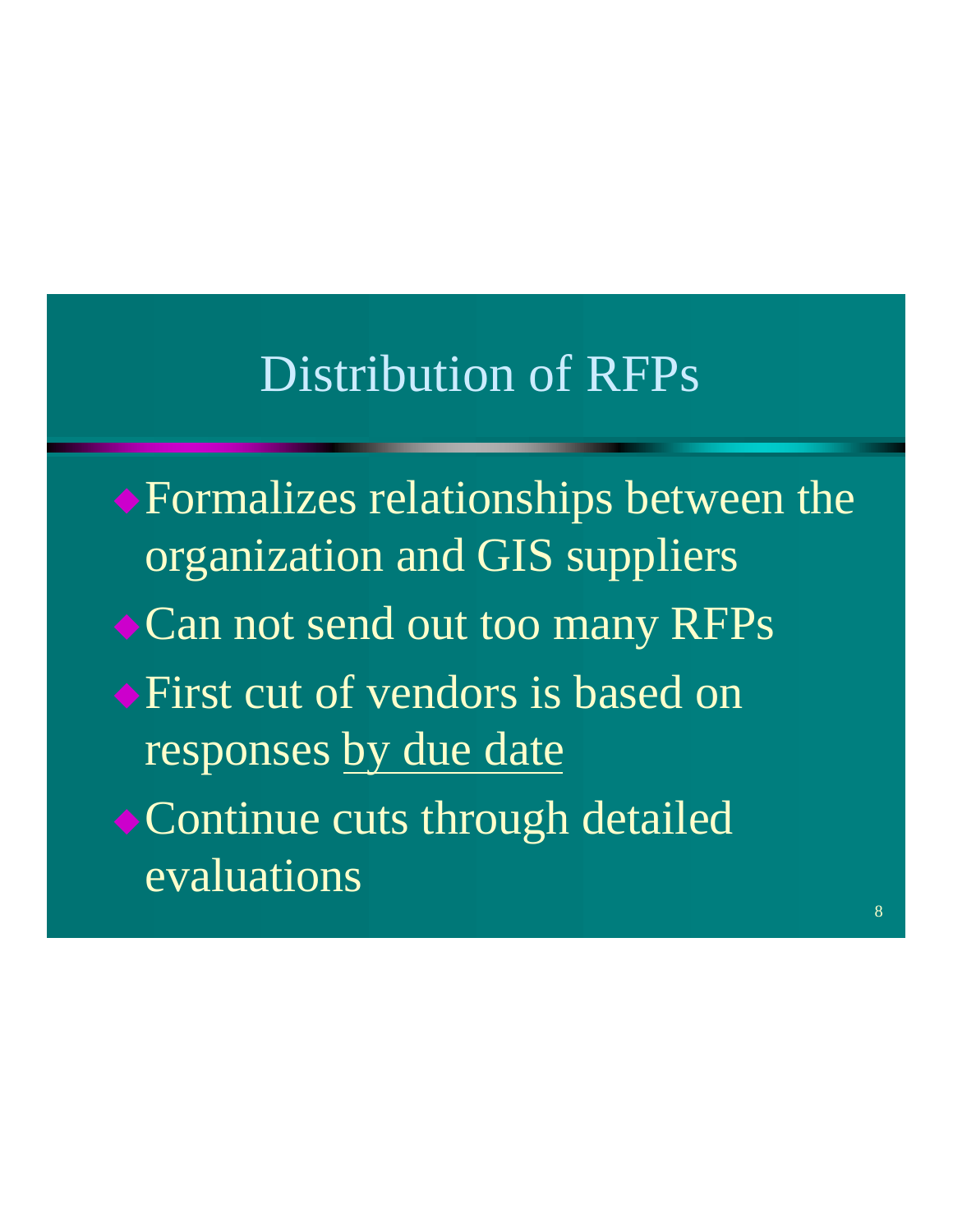#### **What is a Request for Proposals?** (What to expect in a vendor proposal.)

- Vendor should provide detail in response to user requirements.
- Should contain specifications of proposed system configuration.
	- ◆ Software
	- ◆ Hardware
	- ◆ Network and communications
	- ◆ Workstations
	- Maintenance and training
	- ◆ Costs
- ♦ Statement of qualifications of vendor.
	- Qualifications of project manager
	- ◆ Review of past projects
	- ◆ Financial statement